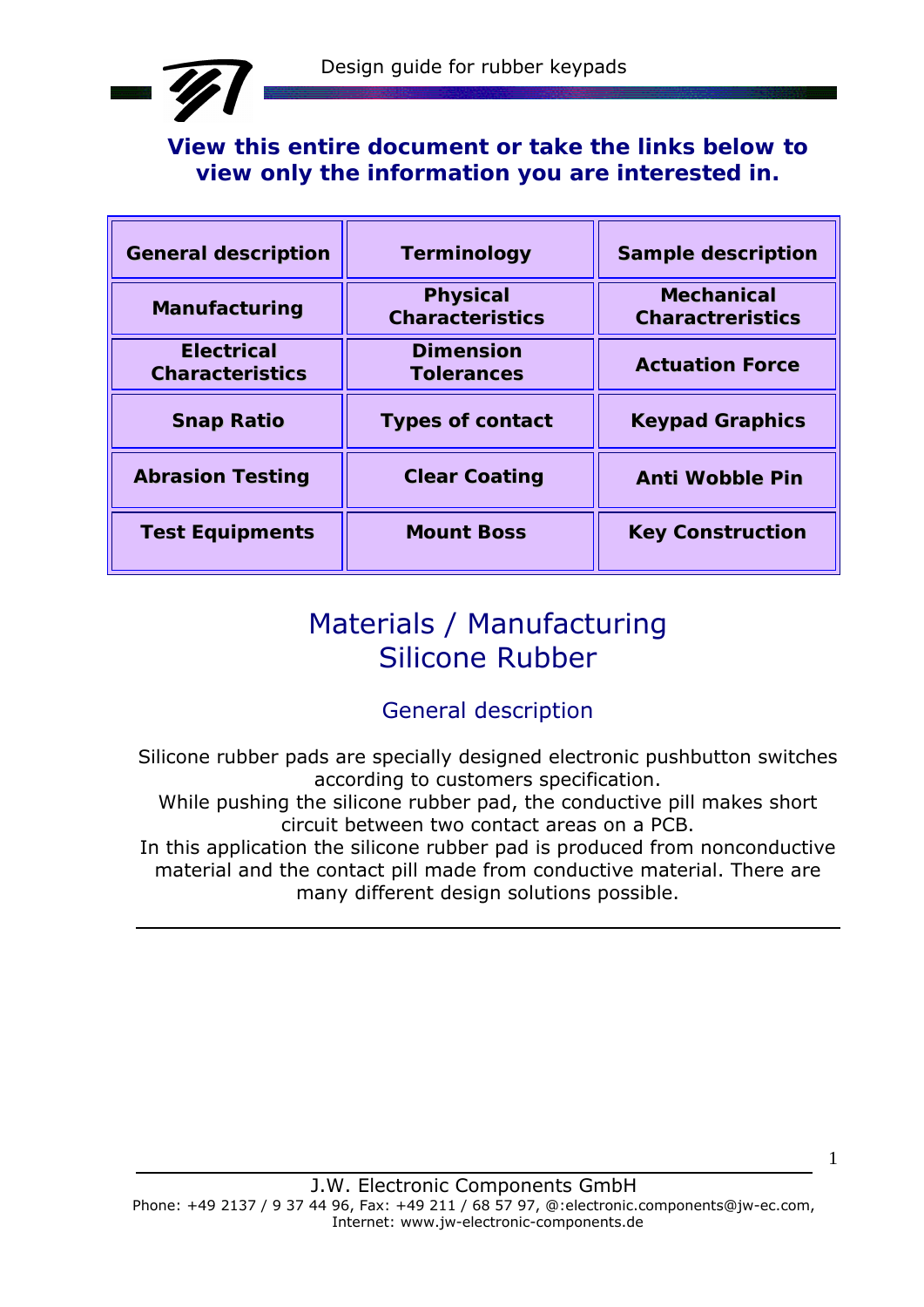





# **Terminology**

- **Actuation Force:** The force required to collapse the membrane of a rubber switch (identified as F1 on the force/stroke curve).
- **Air Channel:** Air path(s) on the bottom of rubber keypads and switches that allows for air passage (venting) when switch is actuated. Switches must be vented on a least two sides.
- **Alignment Hole:** Through hole in rubber keypad that is used to position keypad in enclosure when overall keypad size exceeds three inches in either length or width.
- **Base:** Silicone sheet material that joins all keys/switches on a rubber keypad. Also known as **apron**.
- **Bezel:** The faceplate or cover, typically either plastic or metal, used to secure a key pad to a printed circuit board. The bezel also aligns the keypad during the final assembly and protects keypad-base material from contact with human hands.
- **Breakdown Voltage:** Voltage at which an insulator or dielectric ruptures. Also know as dielectric strength.

Phone: +49 2137 / 9 37 44 96, Fax: +49 211 / 68 57 97, @:electronic.components@jw-ec.com, Internet: www.jw-electronic-components.de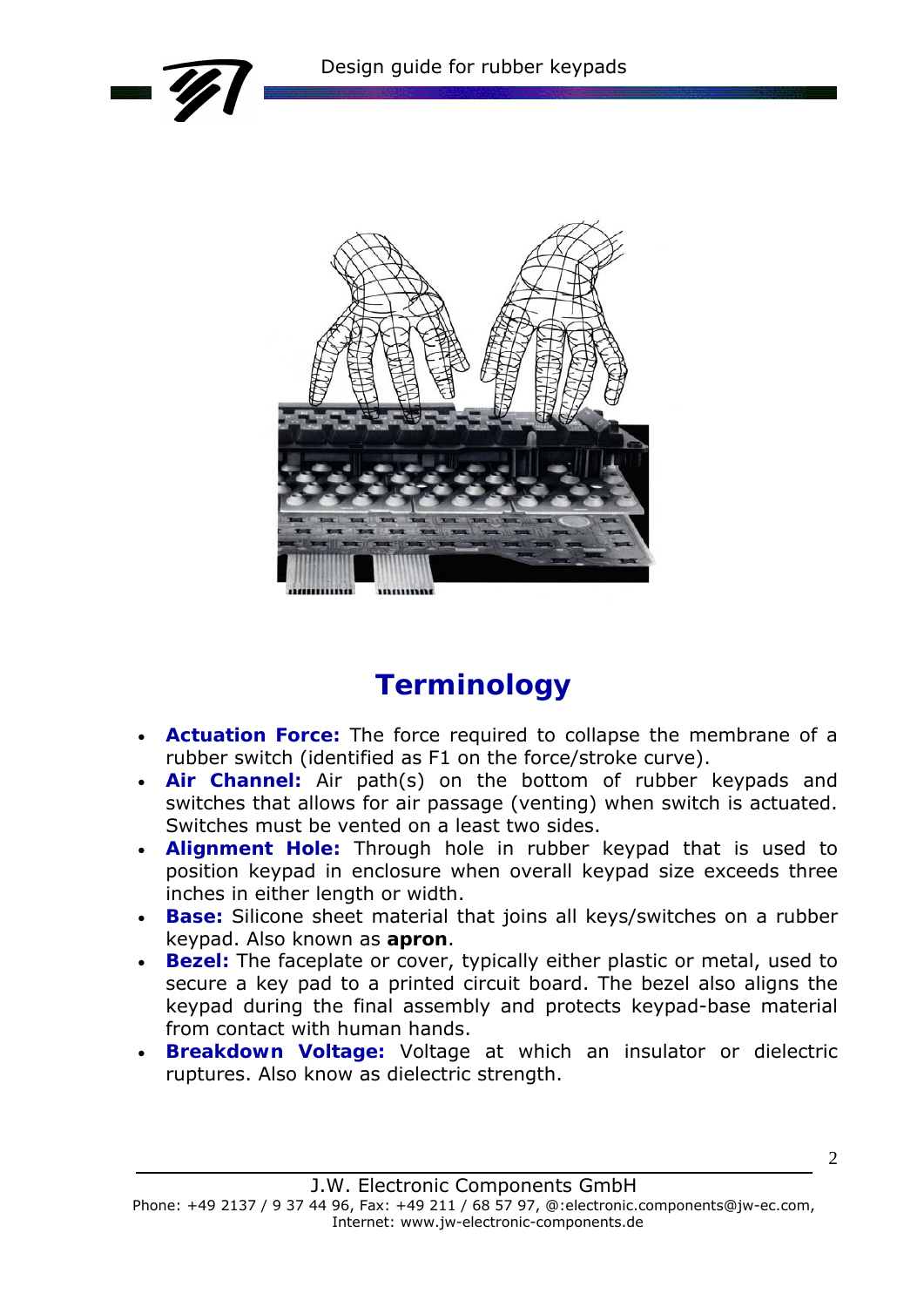

- **Compression Set:** The measurement of a material's ability to recover it's original size and shape after compression under prescribed conditions. It is usually expressed as a recover percentage (fraction) of the compression condition.
- **Conductive Rubber Switch:** Mechanical switch made of silicone rubber, either direct or indirect contact.
- **Contact:** The current-carrying area/surface under each rubber switch (conductive pill or carbon-inked surface) that makes electrical connection with the electrode on a printed circuit board when the switch is actuated.
- **Contact Force:** The force required to maintain rubber-switch contact closure (F2) force/stroke curve) with a printed circuit board.
- **Contact Rating:** The electric power handling capability for rubber contacts under strictly controlled laboratory conditions.
- **Contact Resistance:** Silicone-rubber keypads manufactured using a two-shot molding process and two-material hardnesses.
- **Dual Durometer:** Silicone-rubber keypads manufactured using a twoshot molding process and two-material hardnesses.
- **Electrode:** Contact surface/design on a printed circuit board that conducts current when rubber switch is actuated and switch closure occurs.
- **Key Height:** The measured distance from the bottom of a keypad (base) to the top surface of a key.
- **Legend:** Some type of printed graphic (symbol, letter or number) on the top of the key surface.
- **Life:** The number of switch actuations realized before the switch membrane ruptures or over stresses.
- **Membrane:** The non-conductive hinge that permits a rubber key to flex, and is responsible for the tactile feel realized.
- **Negative-Image Graphics:** Graphics that allow switch color or switch masking color to be seen through top-surface printing on keypad.
- **Overstroke:** Additional travel experienced with a rubber switch after initial switch closure has been realized. Rubber switches with overstroke require a double-cone or double-bell shaped membrane.
- **Positive-Image Graphics:** Single or multi-color printing on top of key surface.
- **Return Force:** Force created by switch membrane as it returns the key to a non-actuated position.
- **Snap Ratio:** (F1-F2) divided by F1. The difference between the actuation force (F1) and the contact force (F2) of a switch divided by the actuation force.
- **Stroke:** Distance from the contact surface on a rubber switch to an electrode pattern on a printed circuit board

J.W. Electronic Components GmbH

Phone: +49 2137 / 9 37 44 96, Fax: +49 211 / 68 57 97, @:electronic.components@jw-ec.com, Internet: www.jw-electronic-components.de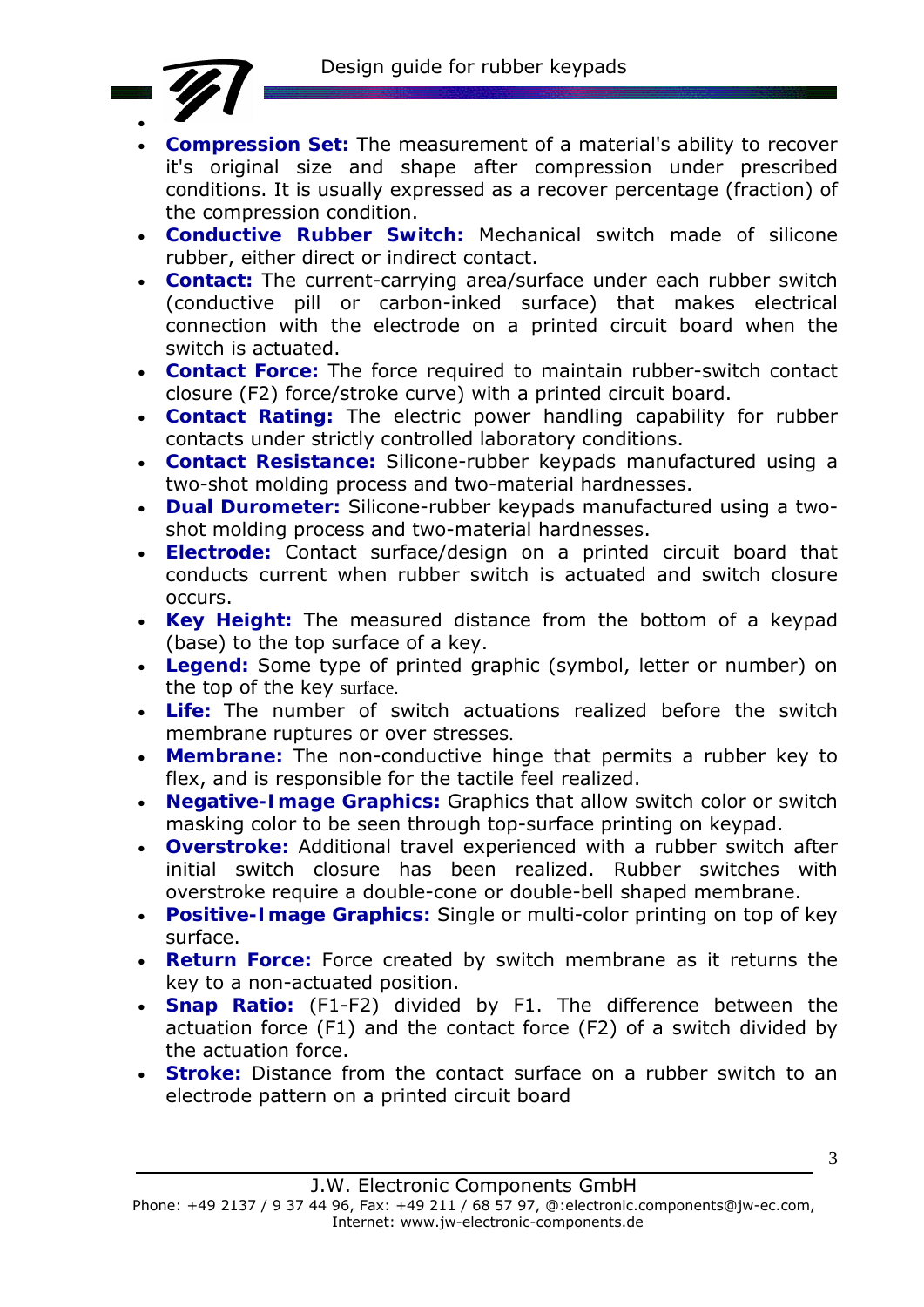



# **Sample Description**

The keypad shown below is a duplicate from real sample. If you like to have this samples for design reference, please contact J.W. Electronic Components GmbH.



| Key No.                                     | 1 2 3 4 5 6 7 8                         |  |  |     |
|---------------------------------------------|-----------------------------------------|--|--|-----|
| Actuation Force 100 100 100 100 150 150 150 |                                         |  |  | 150 |
| <b>Stroke</b>                               | 0.8 1.0 1.2 1.4 0.8 1.0 1.2 1.4         |  |  |     |
| <b>Snap Ratio</b>                           | 35 % 60 % 75 % 85 % 20 % 50 % 65 % 80 % |  |  |     |

| Key No.                                         |  | 9 10 11 12 13 14 15 16                  |  |  |  |
|-------------------------------------------------|--|-----------------------------------------|--|--|--|
| Actuation Force 200 200 200 200 250 250 250 250 |  |                                         |  |  |  |
| <b>Stroke</b>                                   |  | 0.8 1.0 1.2 1.4 0.8 1.0 1.2 1.4         |  |  |  |
| <b>Snap Ratio</b>                               |  | 15 % 30 % 50 % 70 % 10 % 30 % 40 % 50 % |  |  |  |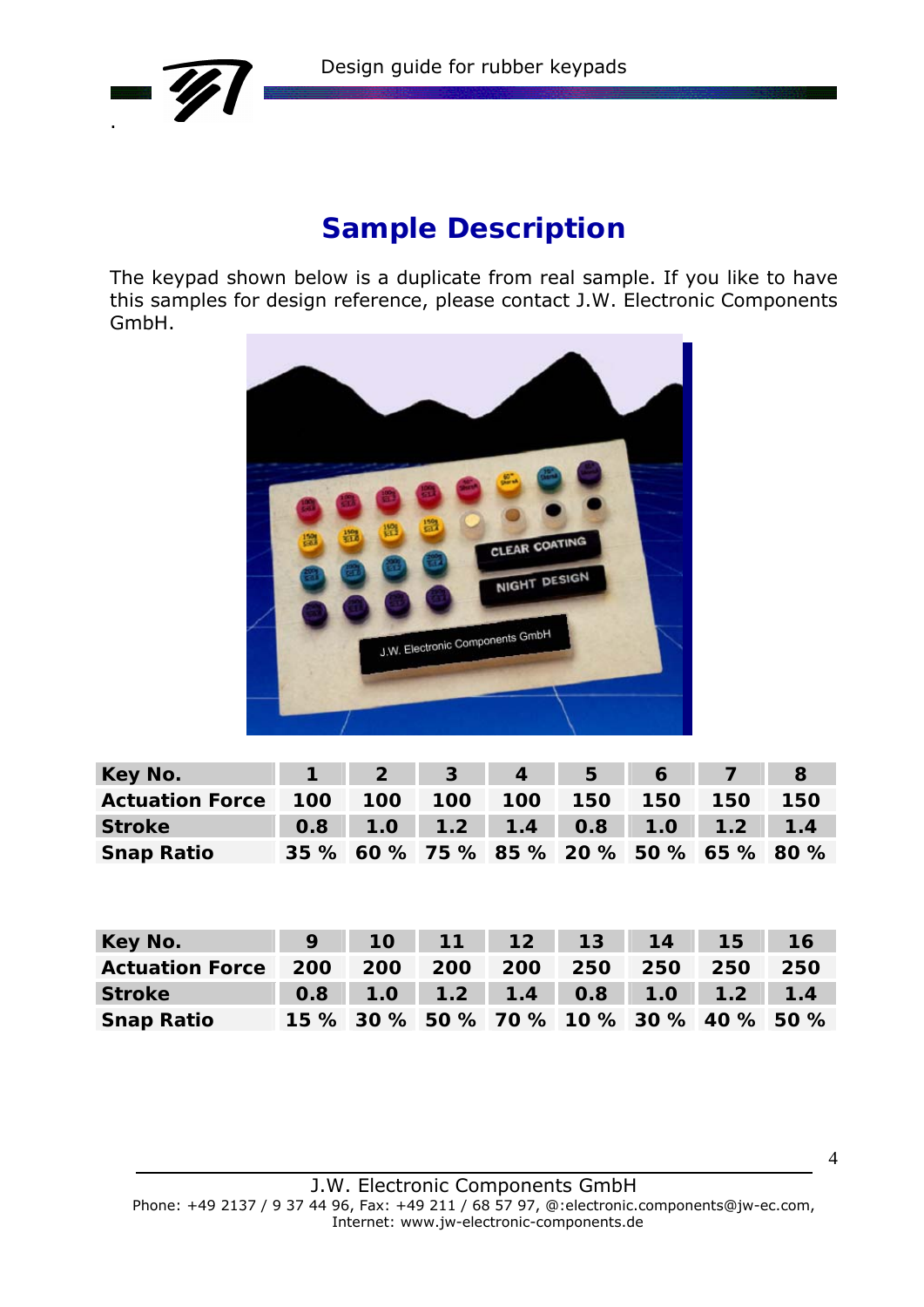

# Key No.

- 17. Hardness 50° Shore A.
- 18. Hardness 60° Shore A.
- 19. Hardness 70° Shore A.
- 20. Hardness 80° Shore A.
- 21. Gold plate pill contact.
- 22. silver powder pill contact.
- 23. Carbon pill contact.
- 24. Screen-printing contact.
- 25. Key with clear coating.
- 26. Laser-etching key.

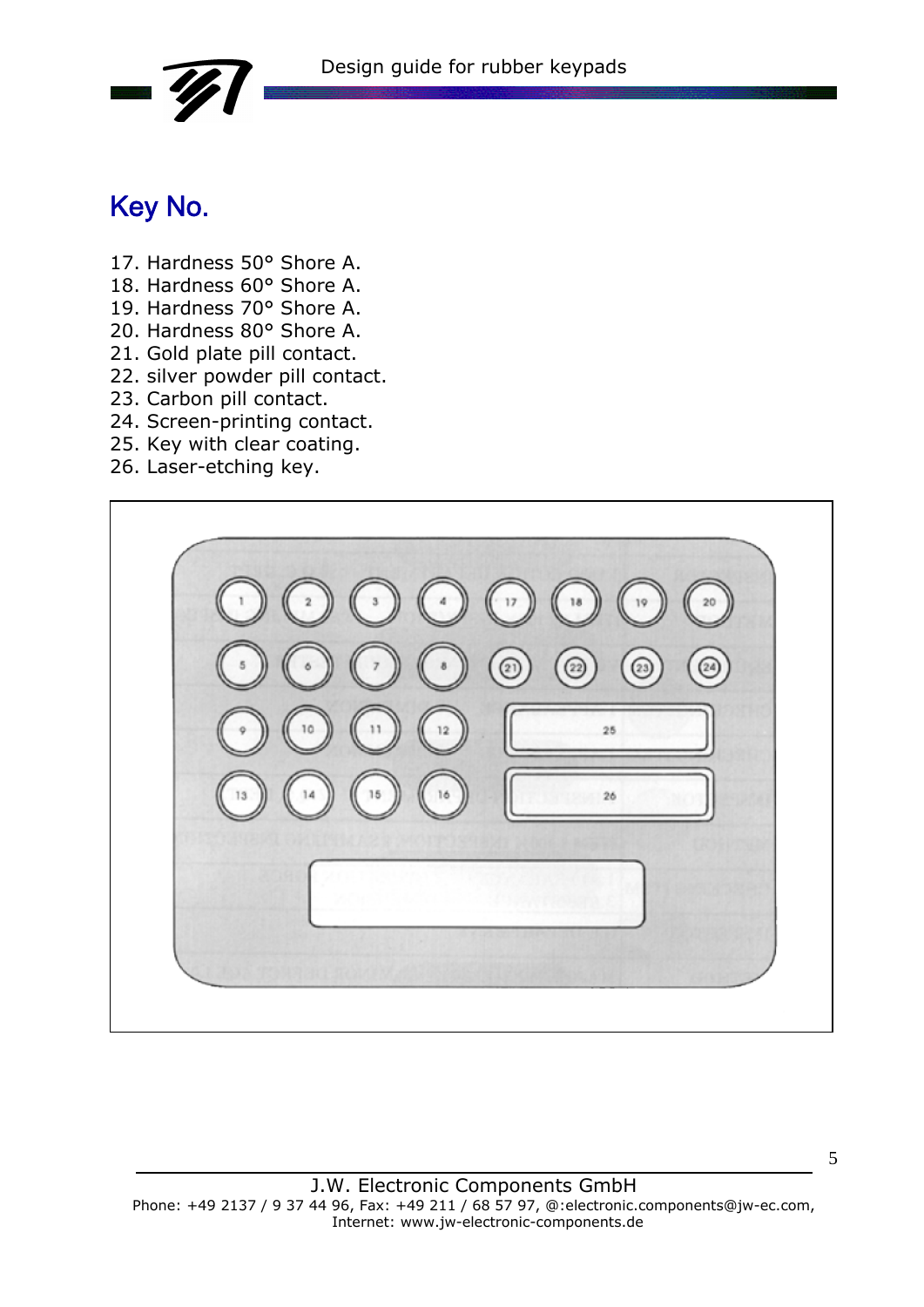

# **Materials / Manufacturing**

# **Silicone Rubber**

**Features:** Silicone rubber is a synthetic rubber compound that possessed the most desirable properties of both organic and inorganic materials. It has a manmade chain of siloxane linkages Si-O as detailed below.

**Characteristics:** The data in the table below is representative of *standard performance* material used in the manufacture of conductive rubber keypads. Contact J.W. Electronic Components for more information on *high performance* material if your application required higher grade material than what is listed.

## **Physical, Mechanical and Electrical Characteristics of Silicone**

#### Physical Characteristics

|                           | Conductor | Insulator               |
|---------------------------|-----------|-------------------------|
| Linear Shrinkage          | 3.6       | $2.8 - 4.3$             |
| Tear strength (kg/cm)     | 10        | $8 - 12$                |
| Specific Gravity at 25C   | 1.16      | $1.1 - 1.4$             |
| Hardness (Shore A)        | 60        | $40 - 80 + (-5)$        |
| Tensile Strength (Kg/cm)  | 70        | $55 - 75$               |
| Compression Set %*        | 20        | $11 - 22$               |
| Elongation                | 300       | 110-530                 |
| <b>Volume Resistivity</b> | 3         | $3x10^{14} - 3x10^{15}$ |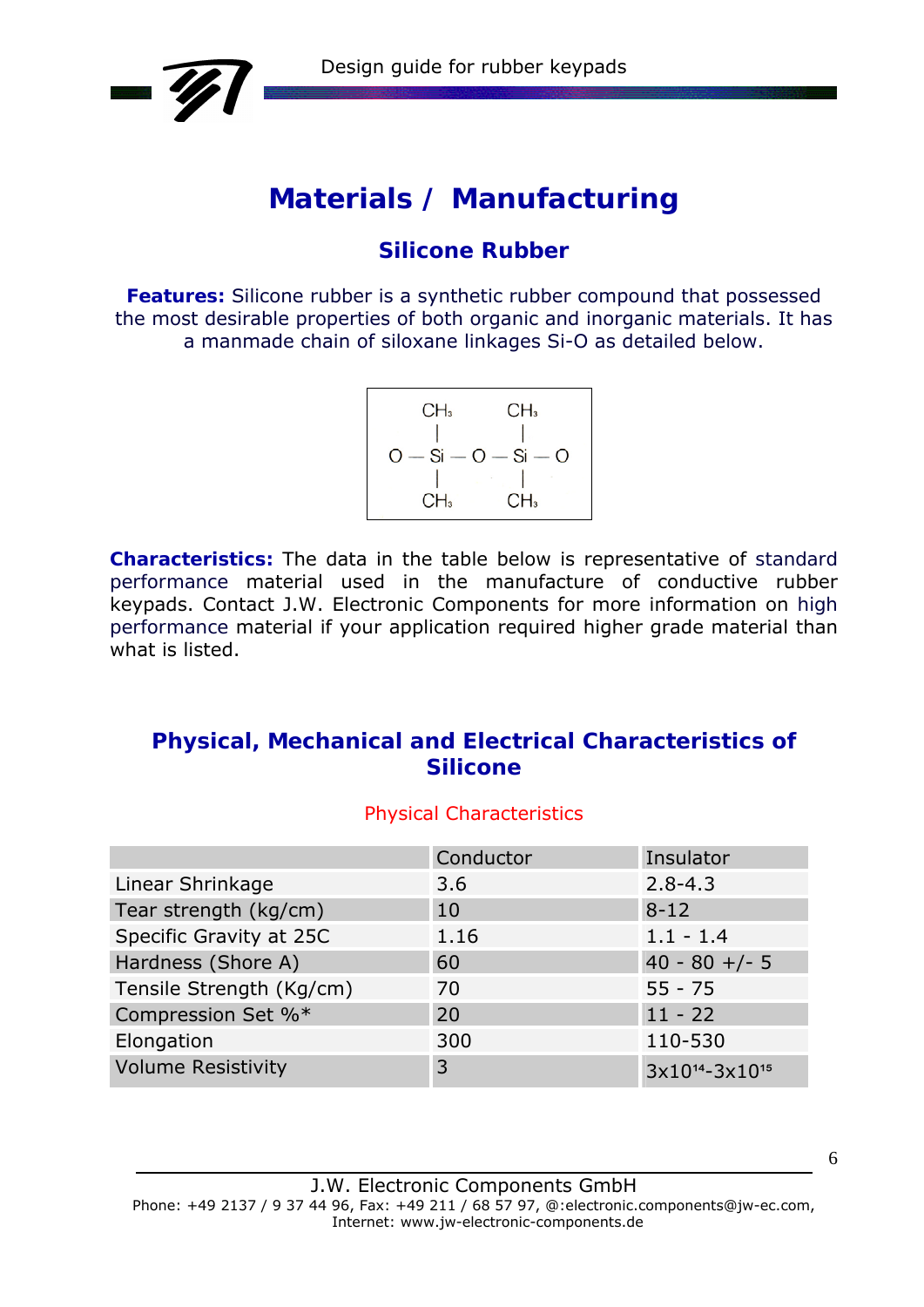

### Mechanical Characteristics

| Key stroke            | $0,25 - 5,0$ mm                |
|-----------------------|--------------------------------|
| Actuation force       | 20-350 gr                      |
| Operating life        | 1 million actuations (typical) |
| Operating temperature | $-40$ ° C $/ +85$ ° C**        |
| Storage temperature   | $-60$ ° C $/ +120$ ° C**       |

#### Electrical Characteristics

| Contact resistance             | $<$ 200 ohms***        |
|--------------------------------|------------------------|
| Insulation Resistance @ 500VDC | $>100$ Mohms           |
| <b>Contact Bounce</b>          | $<$ 12 msec            |
| <b>Contact Rating</b>          | 30 mA @ 12V DC .5 sec. |
| Dielectric Strength            | >1 min. @ 500V RMS     |

\* After 22 hours at 175ºC

\*\* To convert degrees Fahrenheit to degrees Centigrade use formula:

(ºF-32) divided by 1.8

\*\*\* Based on gold or nickel-plated printed circuit board

### Dimension Tolerances

| <b>Size</b><br>(m/m) | <b>Ultra-precise</b><br>Tolerance $(+/-)$ | <b>Precise</b><br>Tolerance $(+/-)$ | General<br>Tolerance $(+/-)$ |
|----------------------|-------------------------------------------|-------------------------------------|------------------------------|
| 6.3 or less          | $0.10 \; \text{m/m}$                      | $0.15 \; m/m$                       | $0.25 \; m/m$                |
| $6.3 - 10$           | $0.10$ m/m                                | $0.20 \; \text{m/m}$                | $0.30 \; \text{m/m}$         |
| $10 - 16$            | $0.15 \; m/m$                             | $0.20 \; \text{m/m}$                | $0.40 \; \text{m/m}$         |
| $16 - 25$            | $0.20 \; \text{m/m}$                      | $0.25 \, \text{m/m}$                | $0.50$ m/m                   |
| $25 - 40$            | $0.20 \; \text{m/m}$                      | $0.35 \; m/m$                       | $0.60$ m/m                   |
| $40 - 63$            | $0.25 \; m/m$                             | $0.40 \; \text{m/m}$                | $0.80$ m/m                   |
| 63-100               | $0.35 \; m/m$                             | $0.50$ m/m                          | $1.00$ m/m                   |
| 100-160              | $0.40 \; \text{m/m}$                      | $0.70$ m/m                          | $1.30 \; \text{m/m}$         |
| $160$ or up          | 0.3%                                      | 0.5%                                | 0.8%                         |

\*The testing criterion of finished products is according to Ultra-precise tolerance standard if there is no specified dimension tolerance or special request before ordering.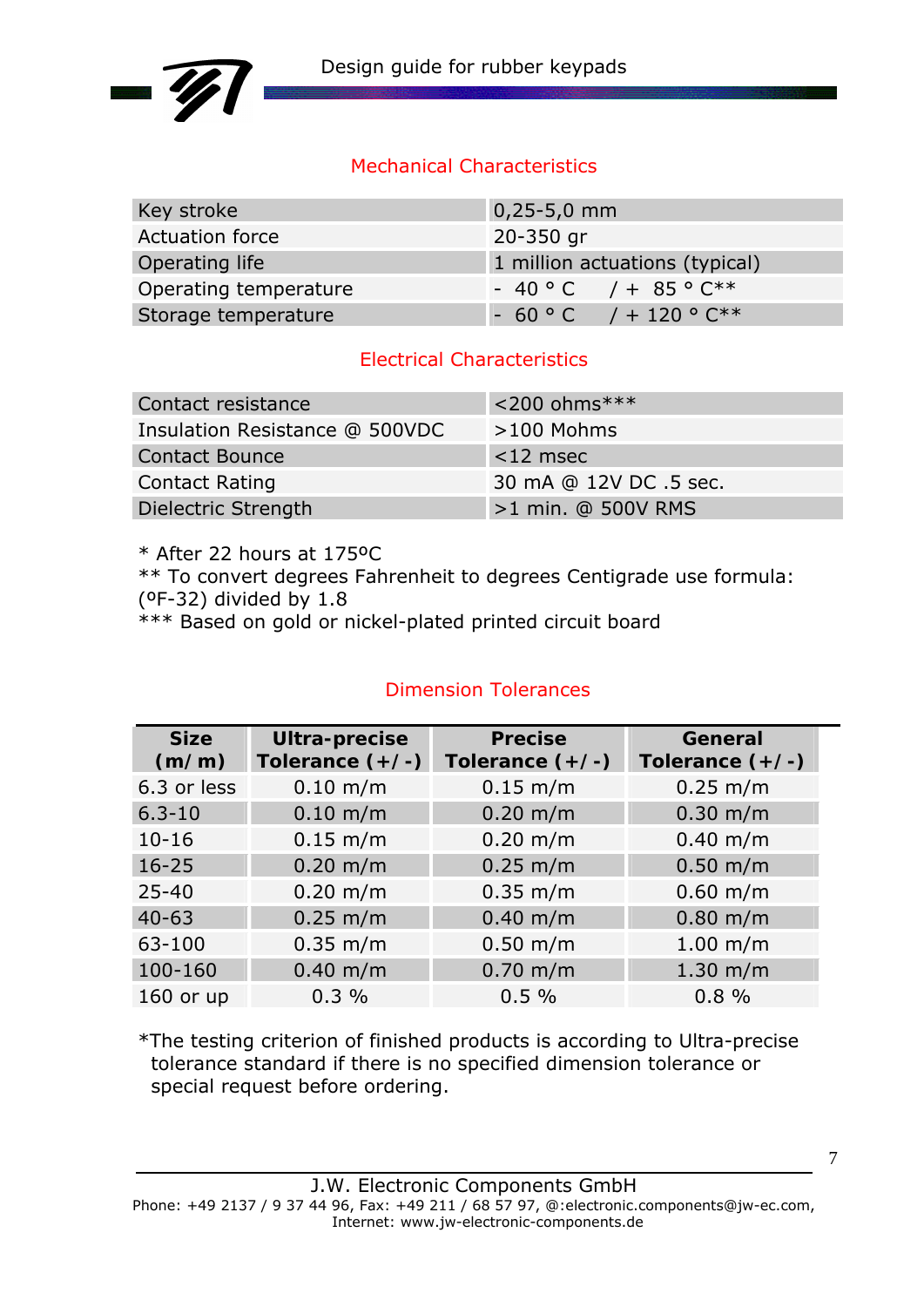

# **Actuation Force Tolerances\*\***

The membrane shape and size of all rubber switches can be designed so that almost any actuation force and tactile feel can be realized. Most applications require positive tactile feel with relatively long life, so an actuation force of approximately 125 - 150 grams is typically recommended with an accompanying snap ratio of approximately 40 - 60%.

| <b>Design Force (grams)</b> | Tolerance $(+/-)$ |
|-----------------------------|-------------------|
| 50                          | 15 <sub>g</sub>   |
| 75                          | 20 <sub>g</sub>   |
| 100                         | 25g               |
| 125                         | 30 <sub>g</sub>   |
| 150                         | 35 <sub>g</sub>   |
| 175                         | 40 <sub>g</sub>   |
| 200-250                     | 50 <sub>g</sub>   |
| 250.1 and up                | 30 %              |

 $**$  Typical tolerance for actuation force is  $+/- 25$  grams. Optimum actuation force for best key performance is 80 - 150 grams. Conductive rubber switches can be successfully designed and manufactured with actuation forces ranging from minimum of 20 grams to a maximum of 500 grams.

# Snap Ratio

The snap ratio (or click ratio) of any conductive rubber keypad directly affects the tactile feel realized by the operator. Keypads with snap ratios of 40 - 60% have excellent tactile feel and relatively long life, while keypads with snap ratios below 40% have relatively weak tactile feel, but longer life. Dual-durometer keypads also improve tactile feel.

The snap ratio of any keypad can be calculated by working with the formula F1-F2 divided by F1, where F1 is the actuation force and F2 is the contact resistance.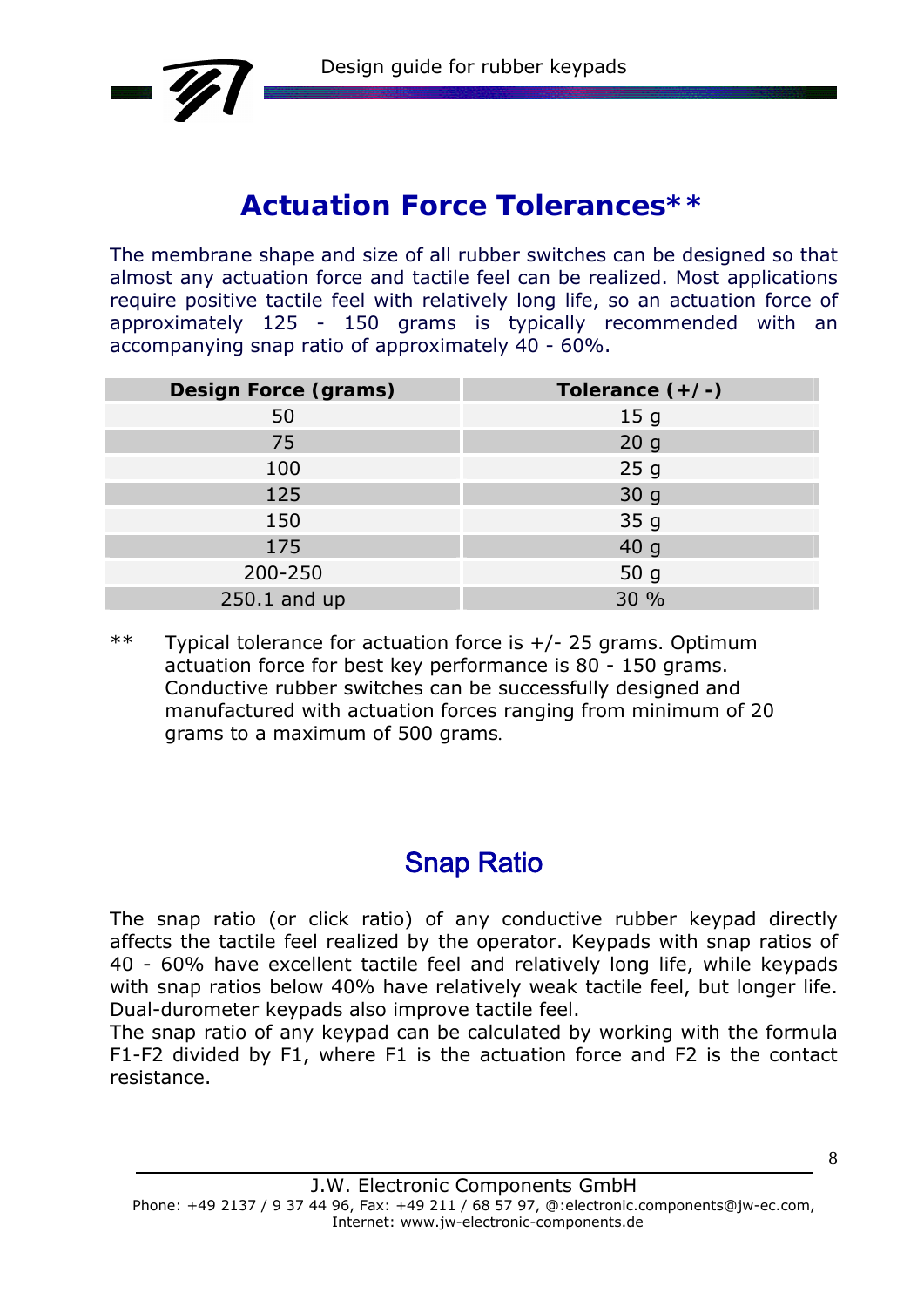Design guide for rubber keypads



It is very difficult to recommend specific guidelines for creating best tactile feel. However, if actuation force and stroke are identified for a given application, it is possible to design a keypad's switch membranes precisely to realize the identified parameters. A very general guideline that can be followed for developing food tactile feel is to specify higher actuation forces for keypads with large keys than those with small keys. This rule also applies to key heights: tall keys require higher actuation forces than short keys.

Another typical guideline for actuation force is to specify a minimum actuation force of 80 -100 grams for keys with heights of 10 - 15mm and a minimum actuation force of 150 - 175 grams for keys with heights of 15 - 25mm.

Care should be taken when designing tactile feel so a minimum return force of 30 grams is realized. This minimum return force will help greatly to eliminate the potential problem of sticking keys, as will proper bezel design.



Figure 2 shows the typical force-displacement curve of a rubber keypad. Referring to it, one can define snap ratio as

# F1-F2 Snap Ratio= ------- x 100 % F1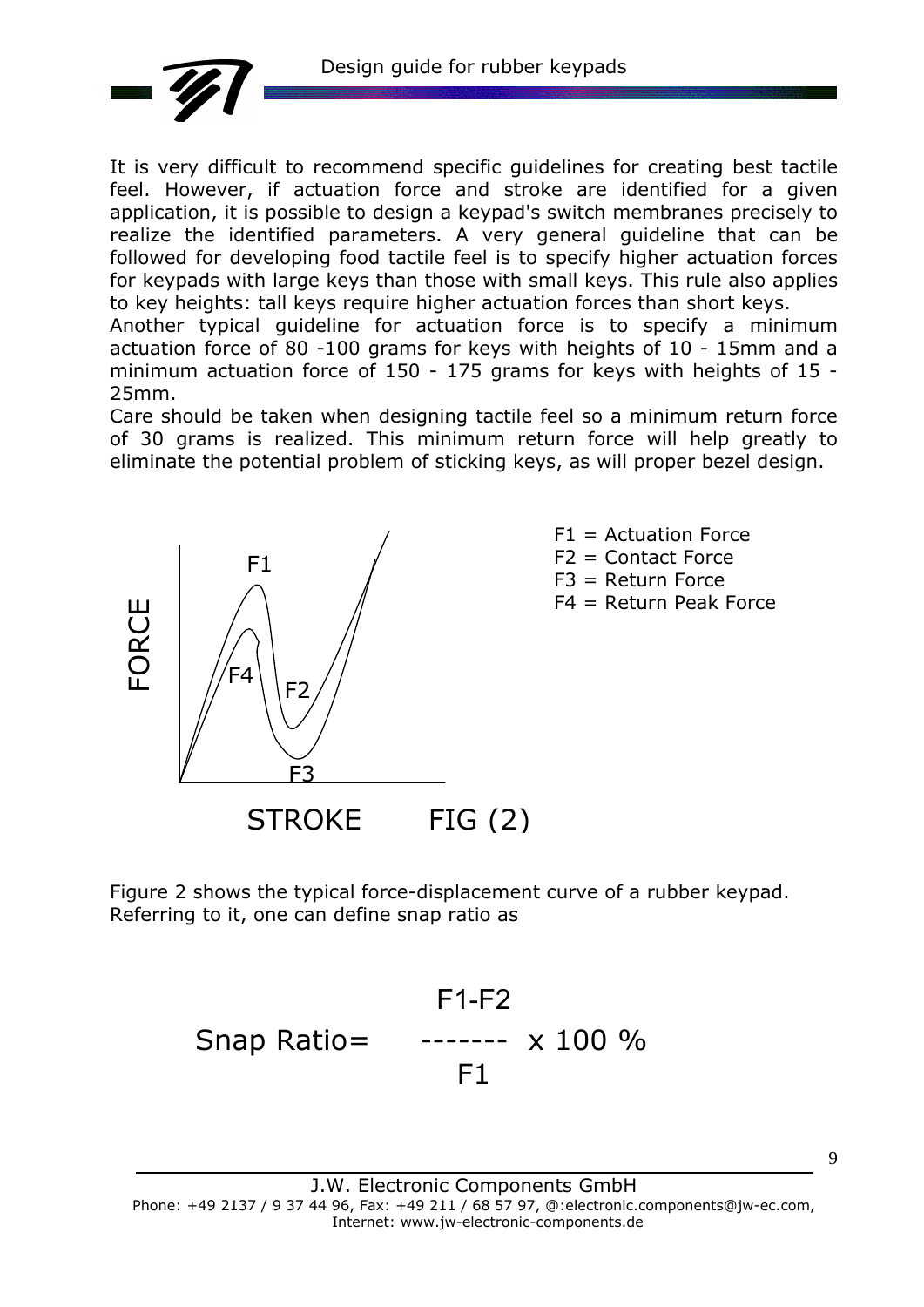

### For example:



\*

In addition to tactile feel, the value of snap ratio can estimate the life of switch. Keypad with large snap ratio will shorten its operating life or vice versa. Therefore we recommend the optimum snap ratio range from 40 to 60 percent.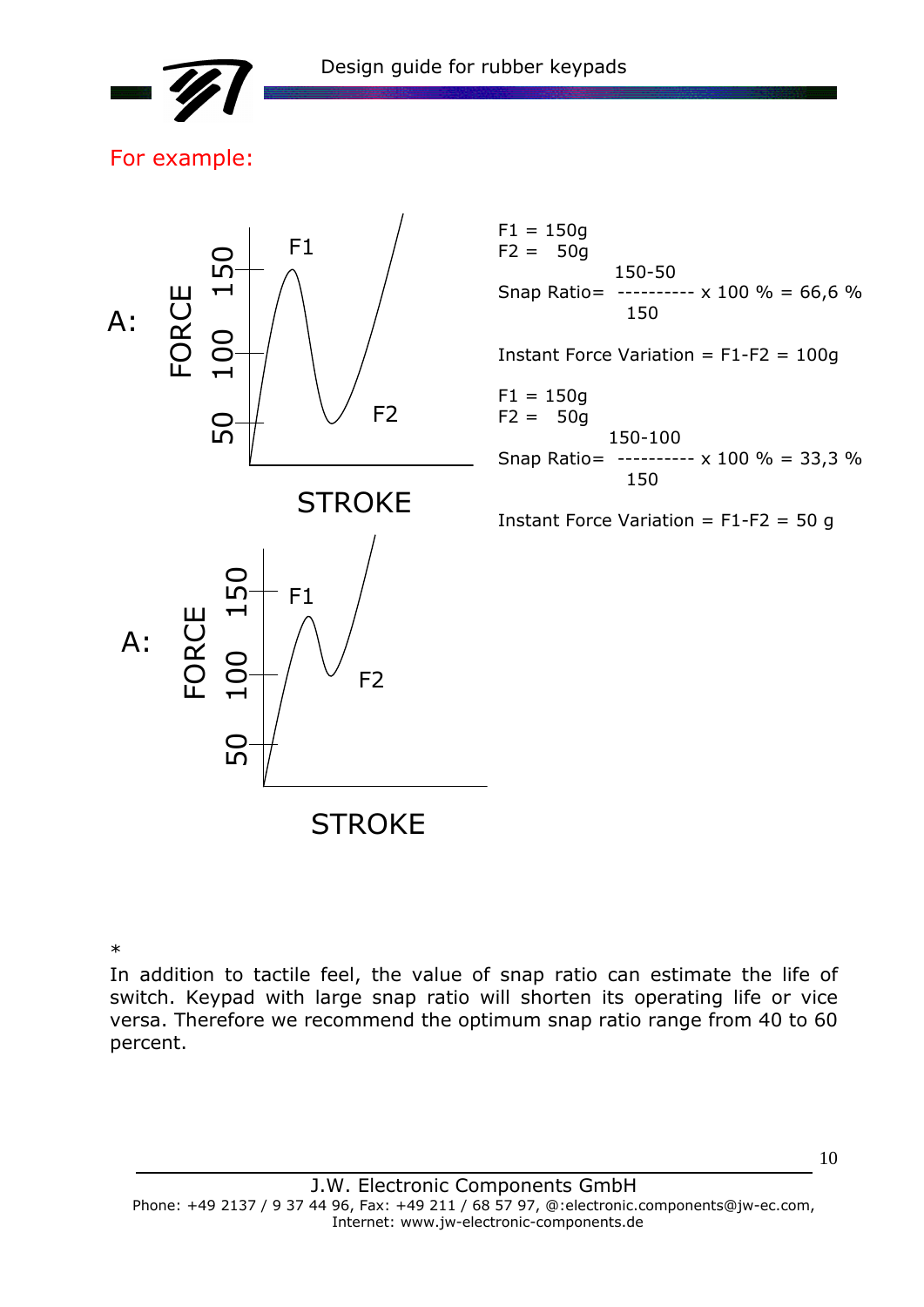

\*

The material and key construction also affect operating life and tactile feel. For reference, we list some commonly sued key construction and its force/stroke curves. If you need more information, please contact J.W. Electronic Components GmbH directly.



# **Types of Contact**

Several different types of contacts are available from J.W. Electronic Components GmbH. Depending on your required function, you can select a contact from following types:

- 1. Screen printing
- 2. TBSP
- 3. Carbon Pill
- 4. Low contact resistance pill
- 5. Gold plate pill

Five contacts have their own particular characteristics as shown on the diagram and table below.



11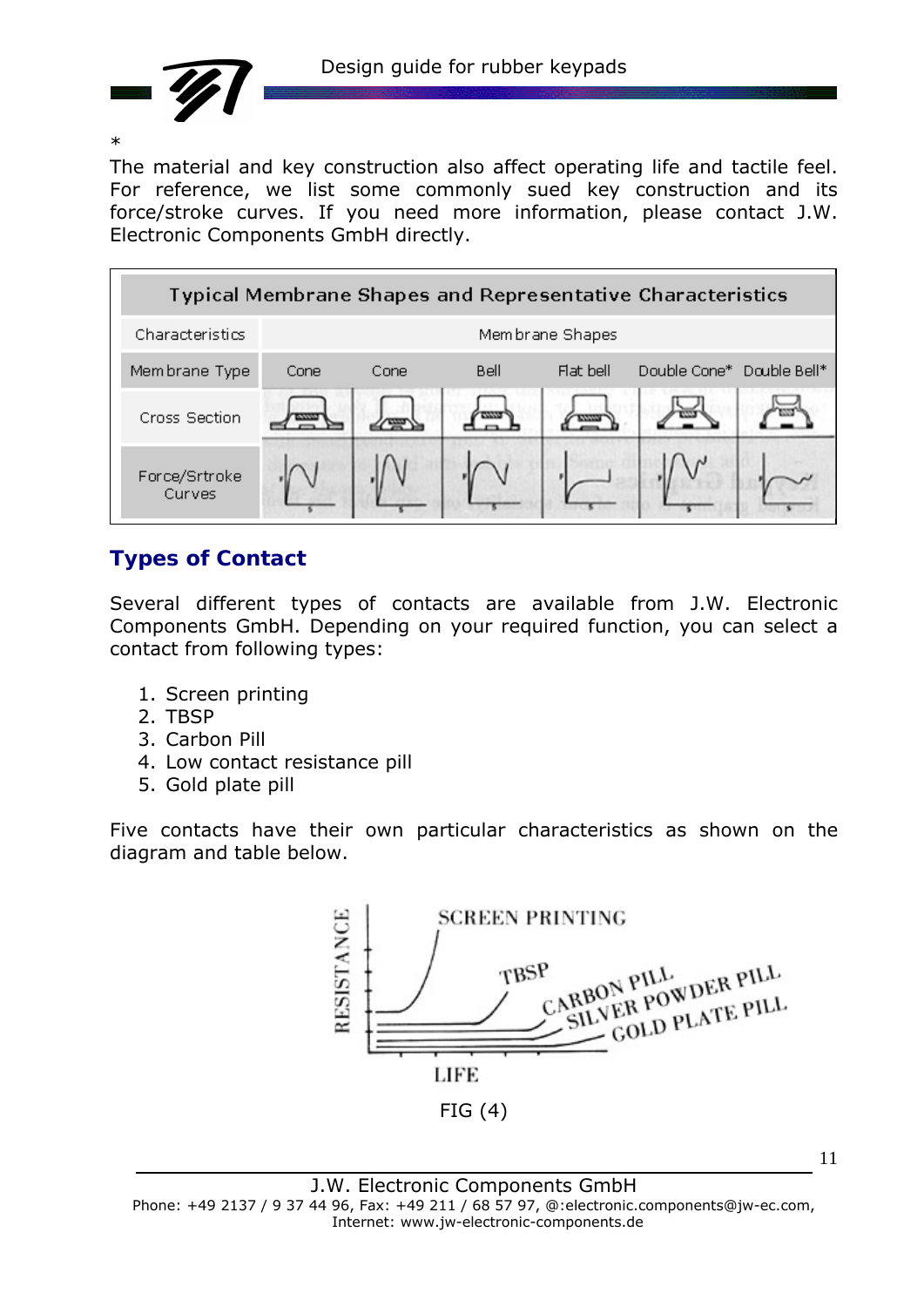

|                       | <b>GOLO</b><br><b>Plate Pill</b> | <b>Silver</b><br><b>Powder</b><br>Pill | Carbon<br><b>Pill</b>   | <b>TBSP</b>      | <b>Screen</b><br>Printing |
|-----------------------|----------------------------------|----------------------------------------|-------------------------|------------------|---------------------------|
| Contact<br>Resistance | Max.<br>10 OHMS                  | Max.<br>10 OHMS                        | Max.<br><b>100 OHMS</b> | Max.<br>200 OHMS | Max.<br><b>500 OHMS</b>   |
|                       | Min.                             | Min.                                   | Min.                    | Min.             | Min.                      |
| Life                  | $5 \times 10^6$                  | $5 \times 10^6$                        | $5 \times 10^6$         | $3 \times 10^6$  | $1 \times 10^6$           |

The contact resistance testing method is shown on figure 5 where the distance between the two testing heads is 1 mm.



\*All the standard size of any kind of conductive pill are available. Please contact our engineering department for more information. If you demand non-standard size, a special tooling charge is required.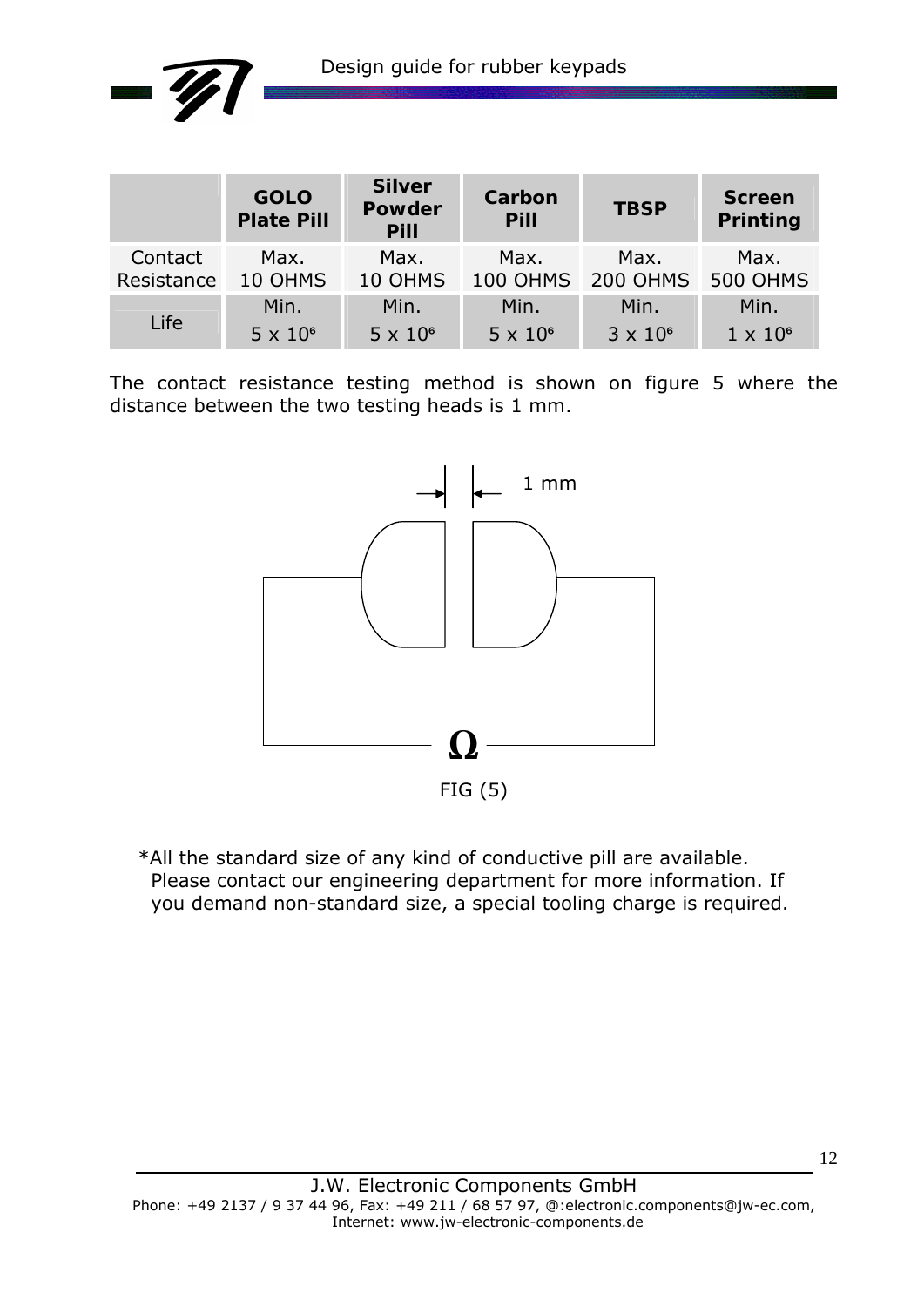

# **Keypad Graphics**

Keypad graphics is one of our speciality, one can select his favour type from following:

- 1. Positive Printing
- 2. Negative Printing
- 3. laser-Etching



Positive Printing Negative Printing Laser - Etching





### FIG (6)

## **Abrasion testing method and criterion**

- 1. Place testing paper tape on the graphics and apply 200g load on it. Displace the tasting paper 200cm. The criteria requires graphics on the key top cannot be rubbed out.
- 2. Apply 500g load on the rubber eraser and force it to abrade key top 2000 times. The criteria requires prints on the key top cannot be rubbed out.
- \*Base on our experience, the critical problem of keypad manufacturing is printing technology. Aiming at this point, we have developed a special printing technology to overcome this problem successfully. If you have a printing question, we are glad to supply further information.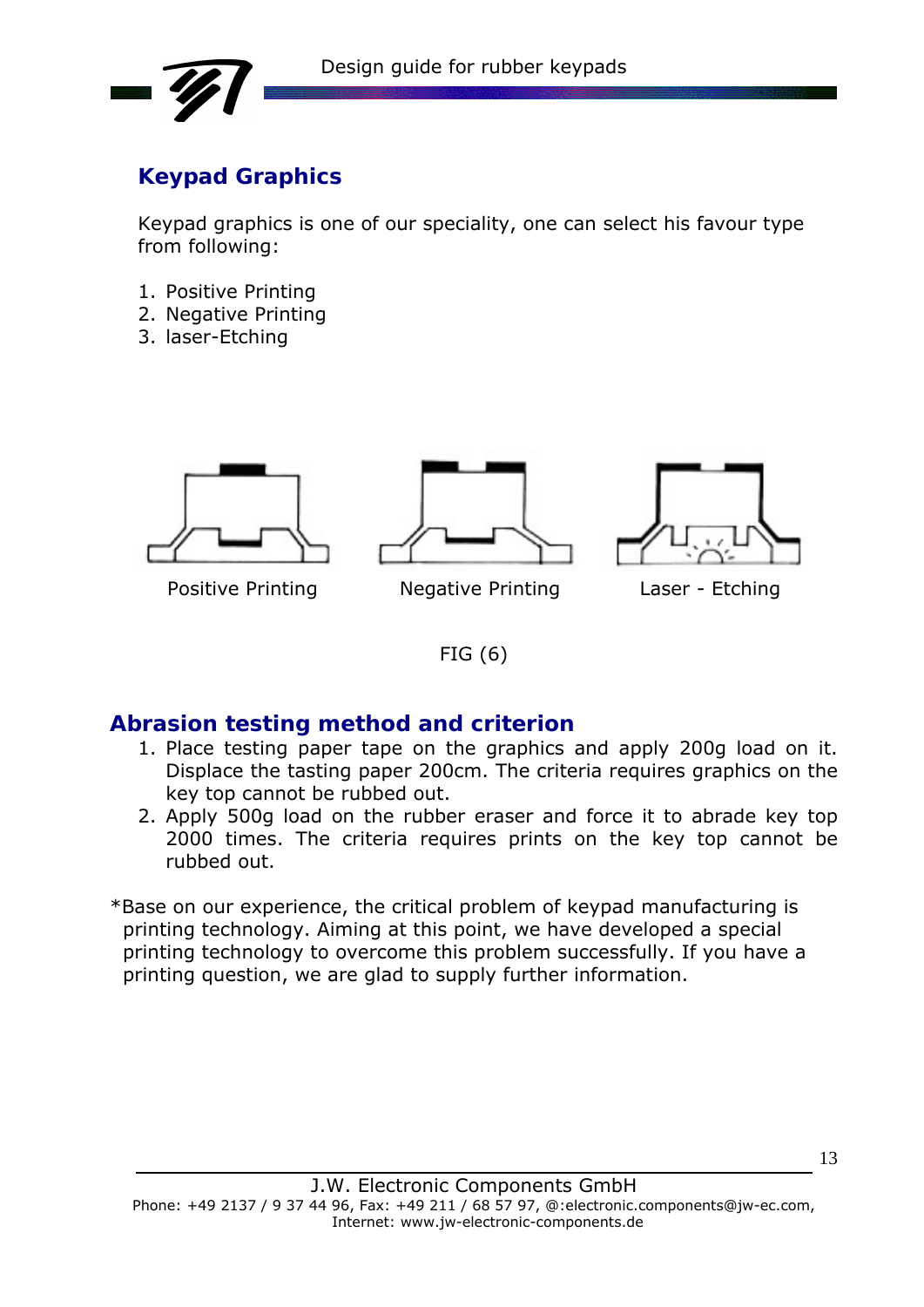

## **Clear Coating**

All of the keypads are coated by a thin special ink so that the surface is as smooth as plastic product and the appearance and touch feeling are almost same as plastic key top.

Besides this special coating also has functions such as protecting prints, improving appearance, decreasing elastic electricity, easy to clean and preventing sticking keys.

### **Design of Anti-Wobble Pin**

It is not uncommon to cause sticking keys during operation. This problem is caused by reasons such as small actuation and return forces, poor design, etc.. One important reason is when key bottom is pushed, the key top will oblique so that the edge of the key top is lower than the surface. This height difference will cause sticking key problems. The main reason causing oblique key top is large key button with small conductive pill. In order to solve this problem we recommend designers to built an anti-wobble pin. Some dimensions and constructions are shown below:



FIG (7)

- \*When the dimension of A is larger than 2.5 mm, anti wobble pin is recommended.
- \*Minimum dimension of B is 0,3 mm.
- \*Minimum dimension of C is smaller than 1.0 mm
	- (anti wobble pin will not work if the dimension of C is smaller than 1.0 mm).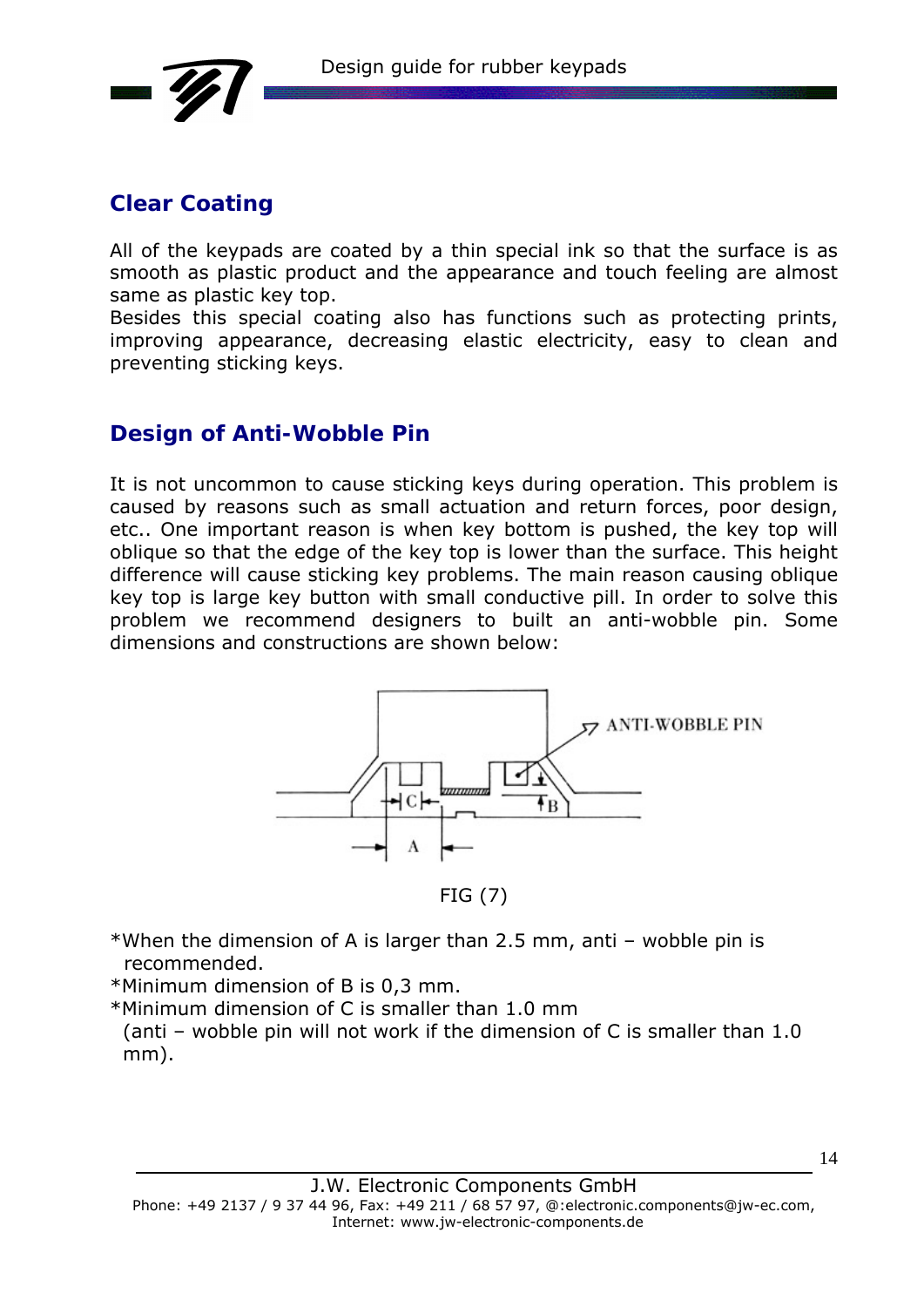



# **Test Equipments**



### **Design of Mount Boss**

On some occasions it is necessary to built mount boss in order to stabilize keypad. However, poor design will cause manufacturing and assembling troubles. For example mount boss can't be taken out from the mold or mount boss can't be pushed into the hole of the PCB. It will waste time and need extra expense to solve this problem. Based upon above consideration, we recommend following mount boss constructions for your reference:



J.W. Electronic Components GmbH Phone: +49 2137 / 9 37 44 96, Fax: +49 211 / 68 57 97, @:electronic.components@jw-ec.com, Internet: www.jw-electronic-components.de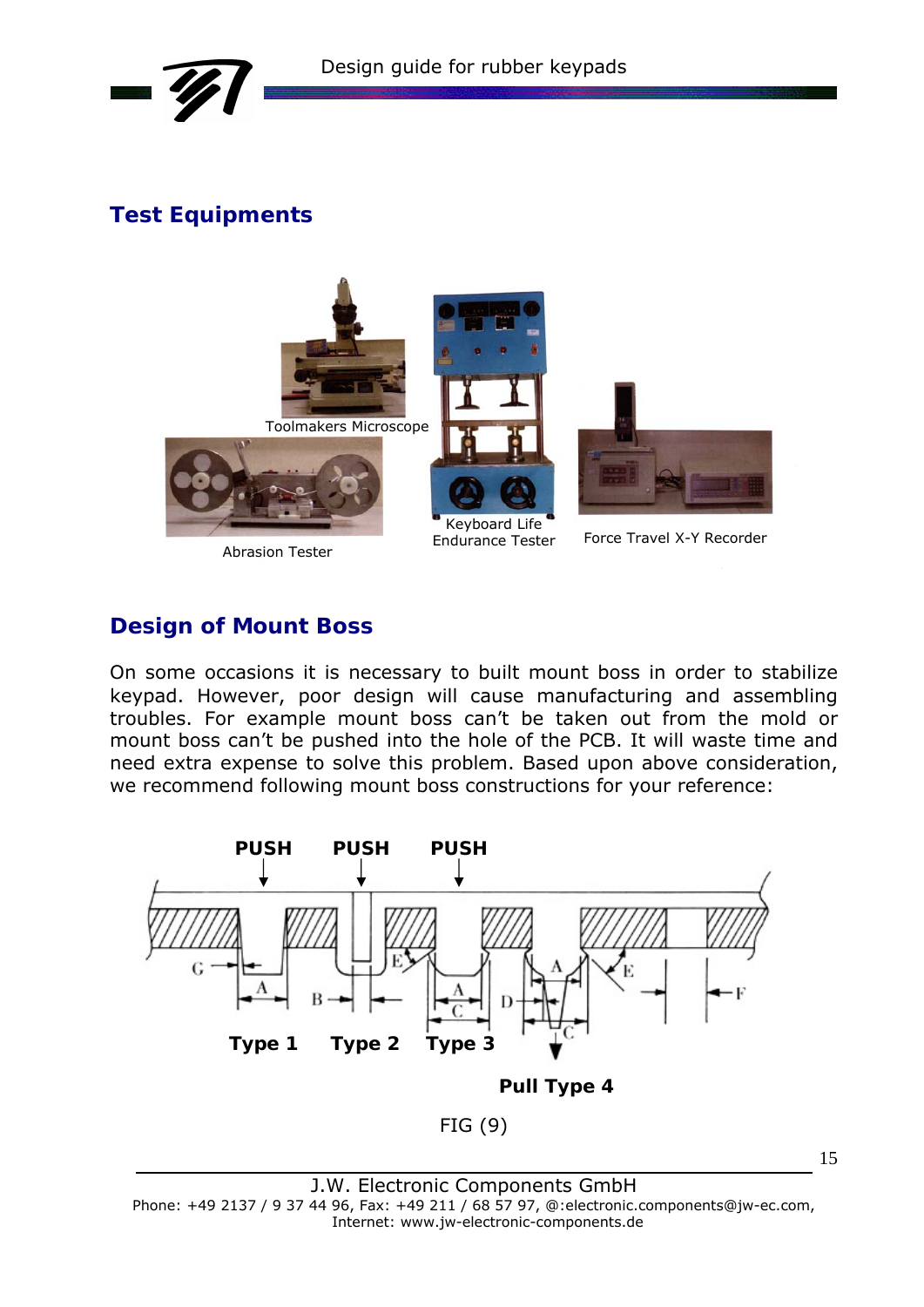

### Type 1.

- 1. Minimum diameter is 1.0 (A)
- 2. The diameter must be equal or larger than the hole of PCB 0.2 mm.
- 3. The mount boss must have 2° taper.

## Type 2.

- 1. Minimum central hole of mount boss is 1.0 mm
- 2. The diameter of mount boss is equal or larger than the hole of PCB 0.3 mm.
- 3. Minimum diameter of PCB is 2.0 mm.

### Type 3.

- 1. The dimension of C must be larger than dimension A 0.8-1.0 mm.
- 2. The diameter of mount boss is equal or less than the hole of PCB 0.2 mm.
- 3. Minimum diameter of mount boss is 2.5 mm.
- 4. The mount boss must have 30° taper for manufacturing and assembling.

## Type 4.

- 1. The dimension of C must be larger than dimension A 0.8–1.0 mm.
- 2. The diameter of mount boss may be larger or less than the hole of PCB 0.2 mm.
- 3. Minimum diameter of mount boss is 2.5 mm.
- 4. For manufacturing and assembling the mount boss have 30° taper.
- 5. The mount boss has a pin so that it can be assembled easily by pulling the pin into the hole of PCB.
- \*It is beneficial for manufacturing that the diameter of the mount boss is designed as large as possible.

\*The larger the mount boss the bigger diameter is required in order to reduce the manufacturing difficulties.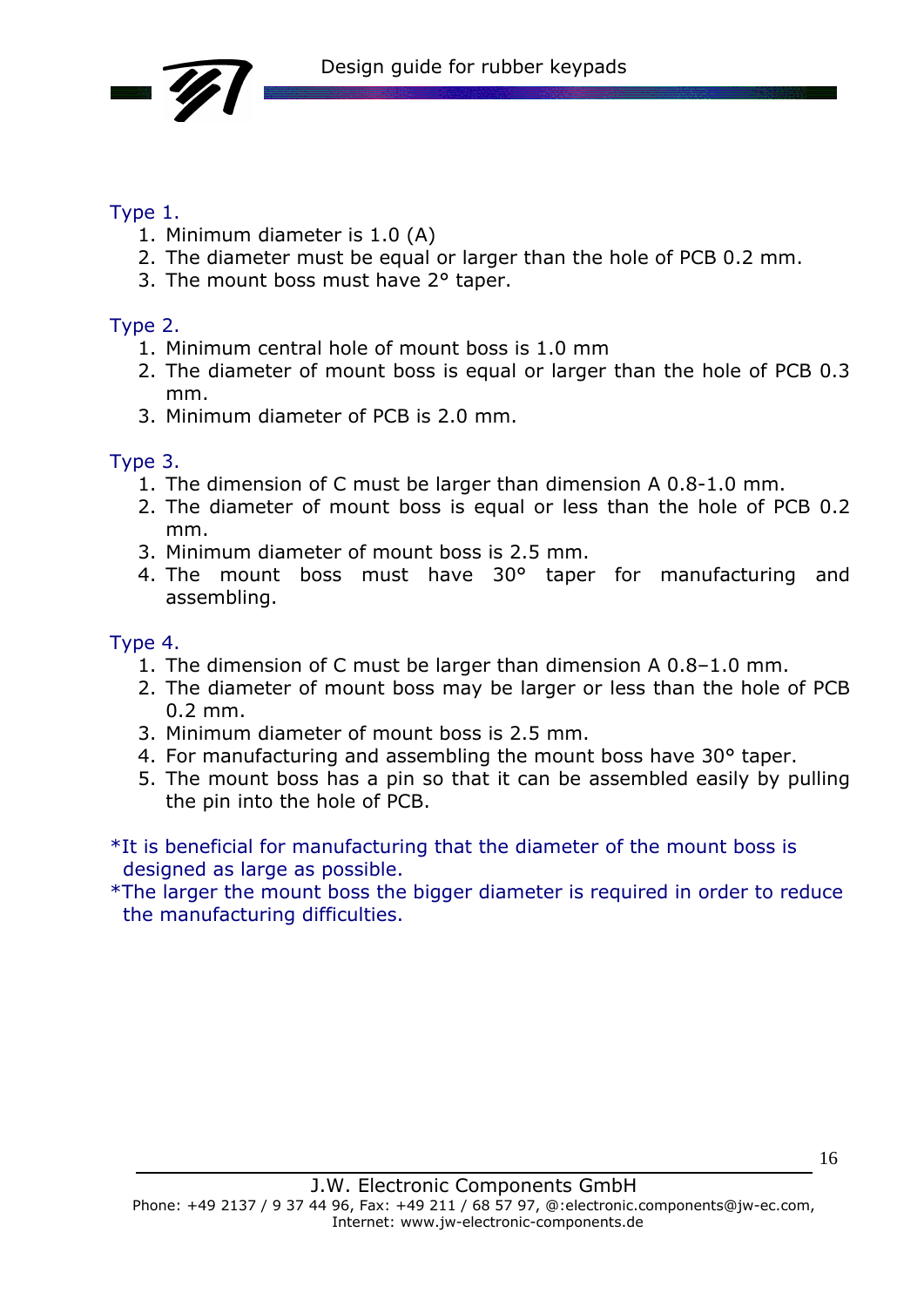

# Printed Circuit Board Design

Conductive rubber keypads are very reliable, but the environment in which they are used should be considered very carefully when the printed circuit board is designed. In order for any keypad to provide trouble-free operation, it is imperative that all components be designed properly, particularly the printed circuit board.

Printed circuit boards can be supplied with several different types of plating; the only type that is specifically not suitable for use with conductive rubber switches is tin-lead solder boards. Gold plating over nickel on the printed circuit board offers the lowest possible contact resistance (less than 100 ohms) for any keypad application, and a minimum layer of 30 -50 micro inches of gold over 100 - 200 micro inches of nickel is recommended for best switch performance. The width of gold traces typically ranges from 0.25 - 0.40mm, while the minimum distance between them is typically 0.30mm and the maximum is usually 0.40mm.

Nickel plating, like gold, is extremely reliable and relatively inexpensive when compared to the cost of gold-plated boards. Contact resistance for nickel-plated boards is typically less than 100 ohms, and nickel has an excellent track record in even the most severe environmental conditions. If nickel plating is used without gold, a minimum plating thickness of 200 micro inches is recommended for best overall performance. Most keypad applications utilize nickel-plated boards because of their high reliability and low cost.

Silk-screened carbon boards can also be used with conductive rubber switches, but should only be selected when contact resistance between 500 - 1,000 ohms can be tolerated. If screened carbon boards are used, the minimum distance between the traces should be 0.50mm, and the overall size of the electrode should be greater than 5.0mm.

It should be noted that there is not a single recommended pad pattern for use with rubber keypads. Printed circuit board electrode design should be developed carefully taking all switch characteristics into consideration. The most important single objective to be considered in designing any pad pattern is to provide as many shorting paths as possible so best switch operation can be realized when the button is actuated. Several common contact patterns are: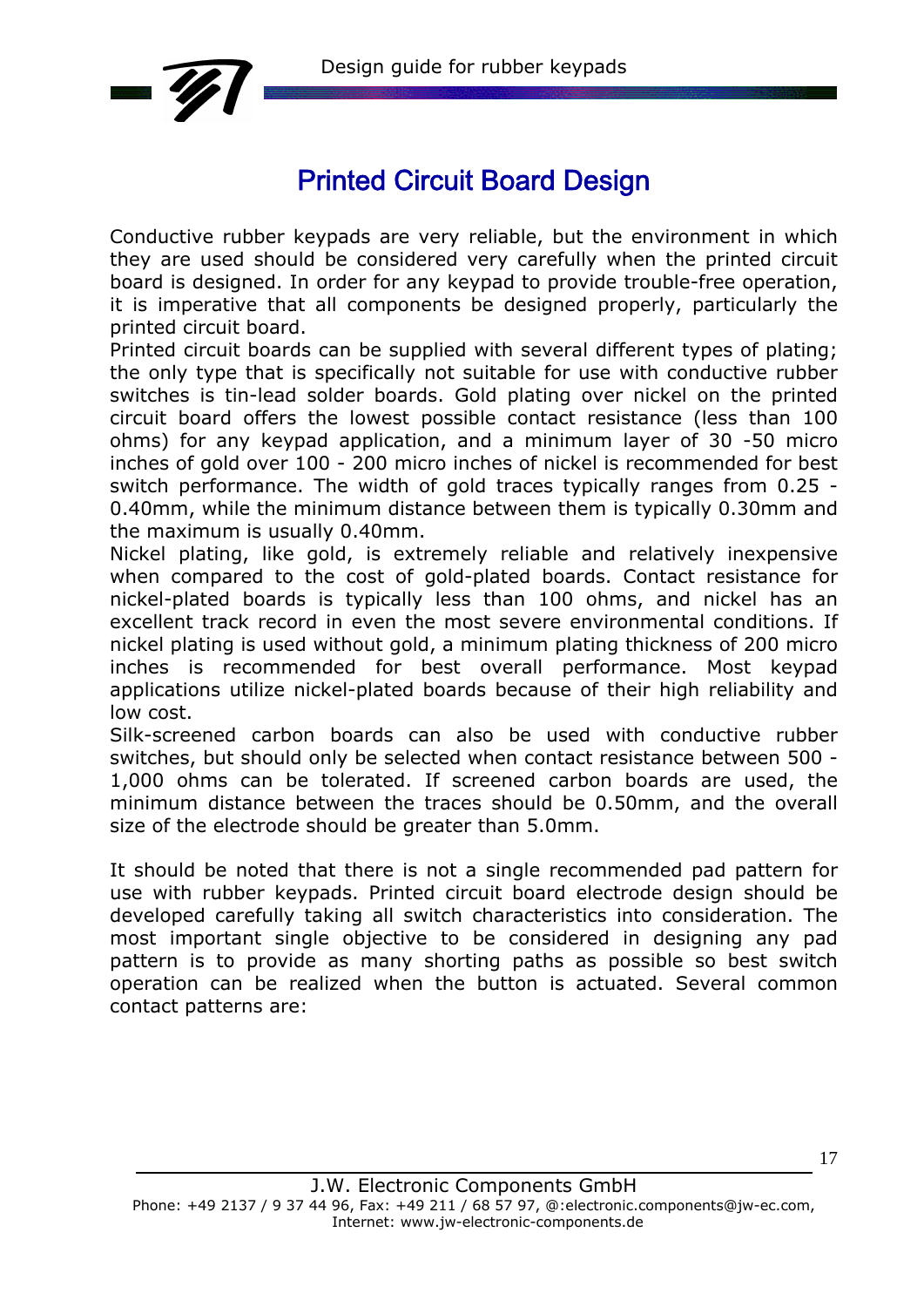

|--|--|

# **Recommended Key Construction and Bezel for Design**

- 1. Minimum distance from edge to membrane: 1.0 mm.
- 2. Typical membrane dimension: key size + 2.0 mm
- 3. Minimum radius: 2.0 mm
- 4. Minimum quide hole dimension:  $\geq 1.0$  mm.
- 5. Minimum distance from hole to membrane of switch: 1.0 mm.
- 6. Minimum membrane spacing dimension: 1.0 mm.
- 7. Minimum clearance between bezel and keys: 0.3 mm
- 8. Minimum key pitch dimension: 2.0 mm.
- 9. Typical pill size dimension (circular pills): 1.5-8.0 mm.
- 10. Minimum dimension:0.6 mm.
- 11. Typical chamfer dimension: 0.5 mm.
- 12. Typical chamfer angle: 45<sup>o</sup>
- 13. Typical air channel dimension: 2.0-3.0 wide x 0.3-0.5 mm deep.
- 14. Typical base thickness:1.0 mm.
- 15. Minimum taper dimension: 1 taper on all keys when button height above switch membrane exceeds 10 mm.
- 16. Minimum pre-molded key top dimension:≥1.5 mm.
- 17. Minimum side edge radius: 0.2 mm on square or rectangular keys.
- 18. Minimum top edge radius: 0.3 mm for keys requiring a 1° taper.
- 19. Minimum contact size dimension: 2.0 mm smaller than minimum key top dimension for reliable switch closure.